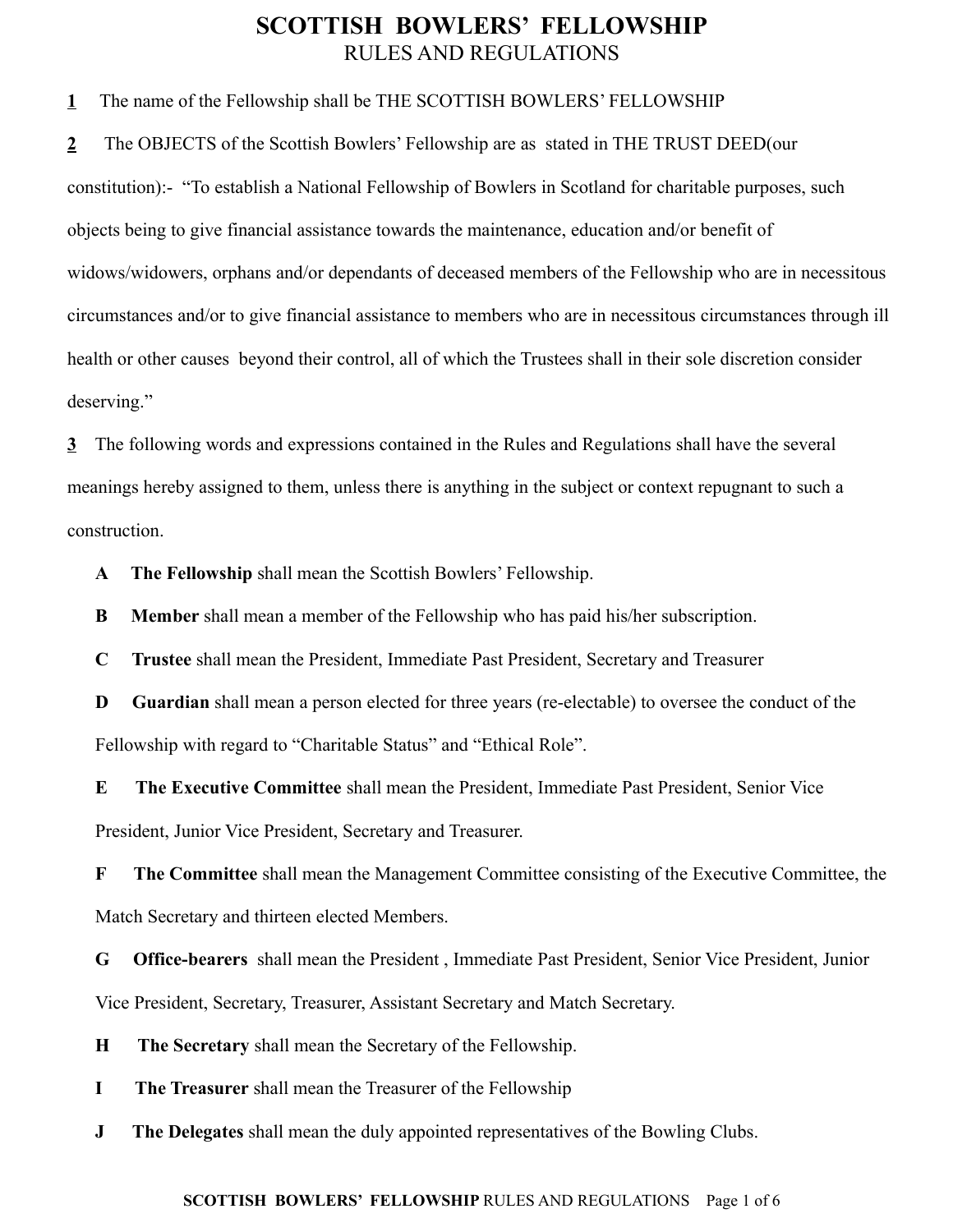- **K Honorary President** a position awarded to a President who has given outstanding service to the fellowship over a lengthy period of time. This is awarded only by a unanimous decision of the Management Committee of the Fellowship.
- **L Honorary Membership** can be awarded to an individual member who has given outstanding service to the Fellowship over a lengthy period of time. This is awarded only by a unanimous decision of the Management Committee of the Fellowship.
- **4** Members of the Fellowship shall be members of Bowling Clubs playing the level green game of bowls.

**5 Life Member** - any member who pays the appropriate fee may take out a life membership.

 A Life Member, no longer in membership of a Bowling Club, shall be allowed to participate in Fellowship games.

**6** Membership of the SCOTTISH BOWLERS' FELLOWSHIP involves no liability to a member as such.

**7** The Membership Fee shall be determined at the Annual General Meeting.

**8** The cost of badges, advertising, printing, postage, office accommodation, clerical assistance and other administrative expenses shall be met out of the funds of the Fellowship.

**9** The funds of the Fellowship may be deposited in one of the Scottish Banks or invested in Trustee Securities in the names of the President, Immediate Past President, the Secretary, and Treasurer.

**10** All Banking accounts in the name of the Fellowship shall be operated upon the signatures of two of the three nominated signatories from the management Committee.

**11a** At the first General Meeting and thereafter at each Annual General Meeting, the members shall elect, **from the members present**, a President, Senior Vice President, Junior Vice President and Match Secretary. The Immediate Past President will remain an office bearer as stated in article 3E and does not stand for reelection.

**11b** The members shall elect a committee of not more than 20 members. Existing committee members who through illness or other circumstances beyond their control who are unable to attend the AGM, can be reelected to the committee if they submit a letter to the Secretary of the Scottish Bowlers' Fellowship prior to the AGM, notifying their intention to remain on the committee. The Secretary and Treasurer's positions will be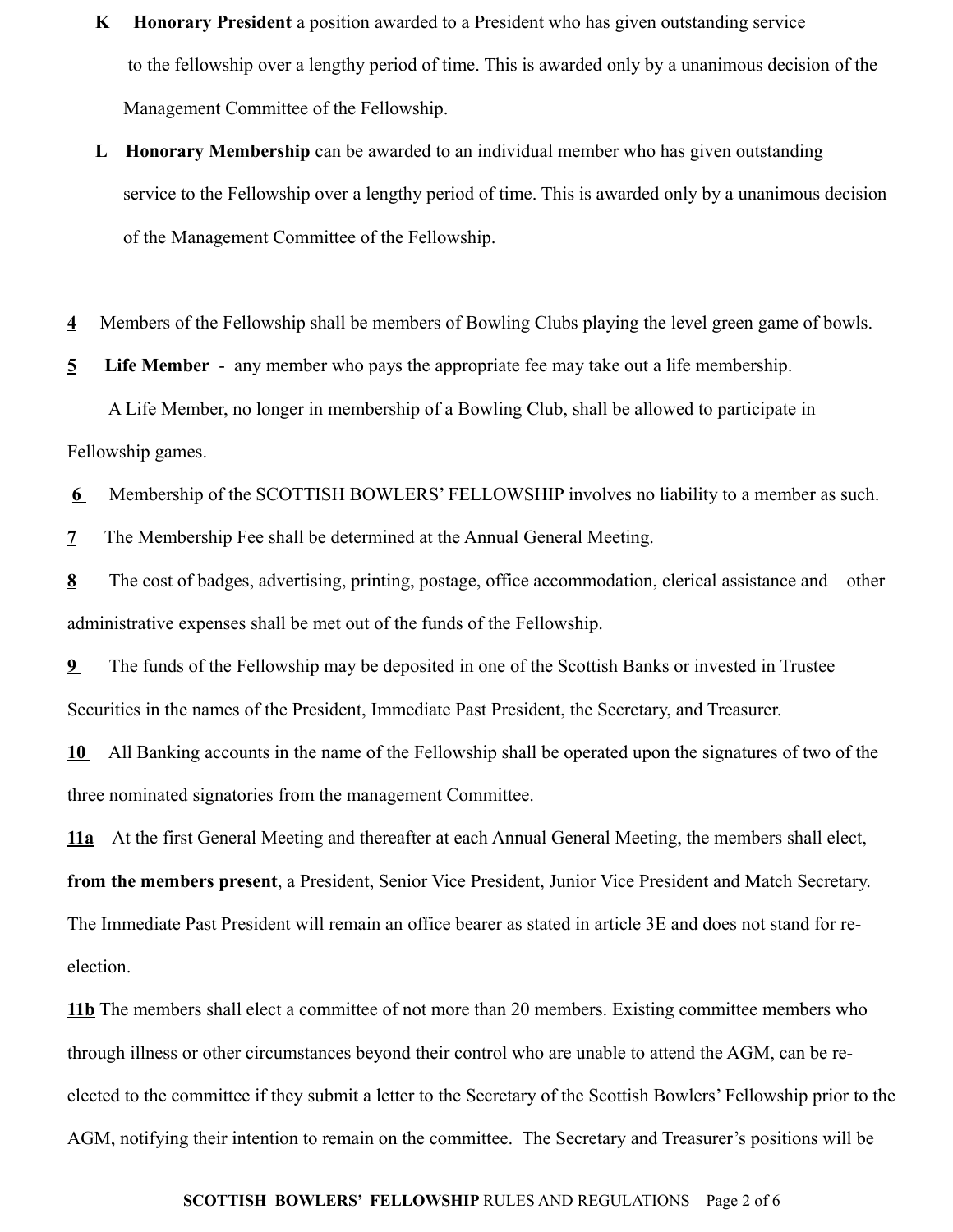ratified by the General Committee at the first Committee meeting after the Annual General Meeting. The Office bearers and Committee shall form a Committee of Management of whom seven shall be a quorum to transact on behalf of the Fellowship any business that may require attention during the year. The Committee shall have the power to fill any vacancies in their number caused by death or resignation and to co-opt additional members.

**12** The President of the Fellowship can only be elected if he or she is a member of the Executive Committee.

**13** The Executive Committee to be elected annually at the AGM to deal with matters such as

- a) Policy making b) Planning for the future
- c) Finance d) awarding of grants and donations

The members being the President, Immediate Past President, Senior Vice President, Junior Vice President, Secretary, Treasurer, Assistant Secretary .

Honorary President(s) is a non executive appointment and therefore have no voting rights but can sit in on Executive Meetings and give their learned views on matters arising

**14** The Management Committee will oversee the day to day running of the office and administration

 **15** All committee members must attend 60% of meetings during their year of office. Failure to do so may mean that they will be asked to stand down. Sickness and family bereavement will be the only accepted reason for non attendance.

 **16** All members of committee shall retire annually but shall be eligible for re-election, the re-election to be by ballot and the principle of the majority voting to be adopted when necessary.

**17** A stocktaker will be appointed from the General Committee at the first Committee meeting after the AGM.

**18** An external auditor shall be nominated and appointed by the management committee

**19** The Treasurer shall be responsible for the in- gathering of subscriptions and for all Books and Accounts in connection with the Fellowship and shall submit a duly audited Statement of Accounts to the Annual General Meeting and may be remunerated as appropriate.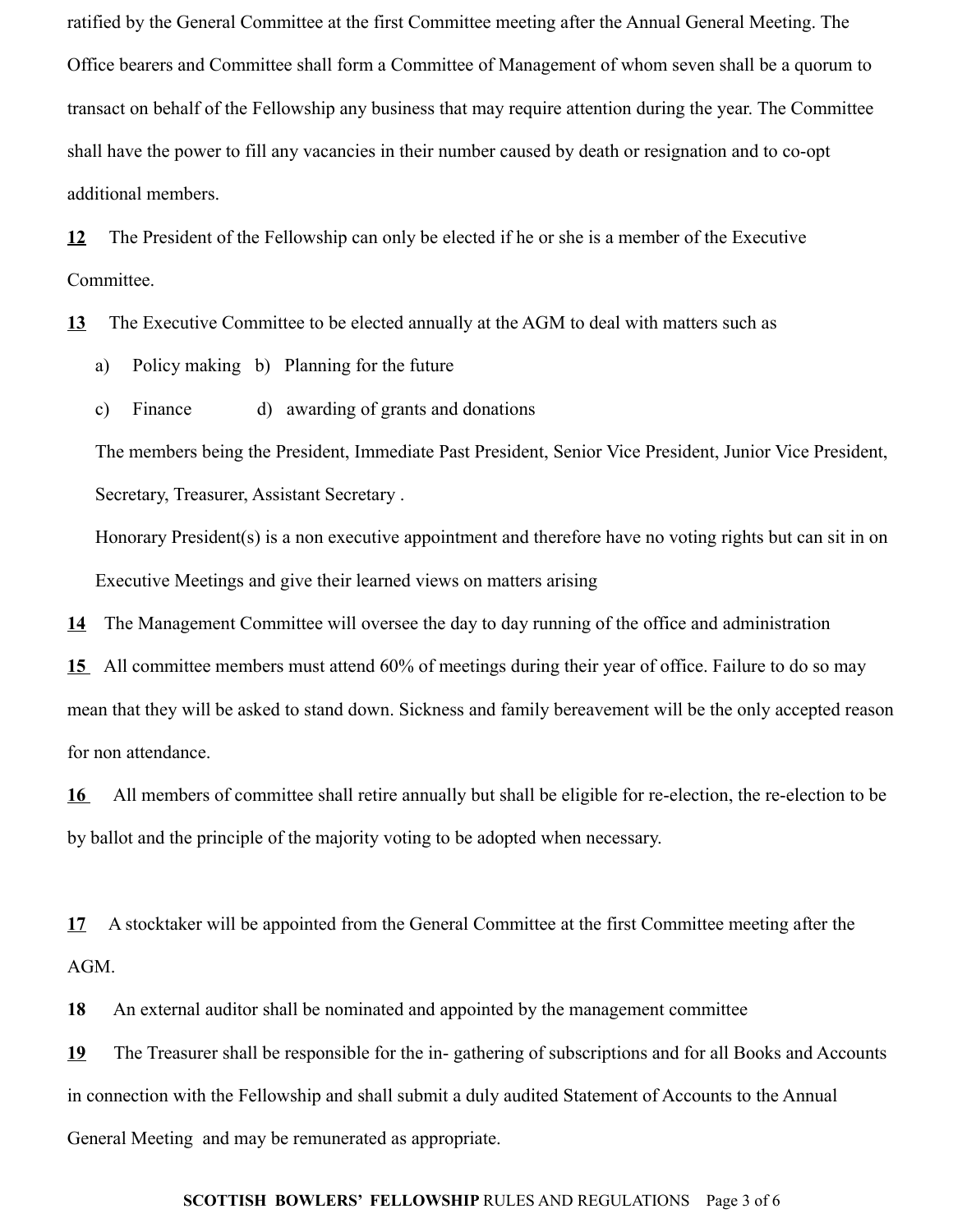**20** The Secretary shall conduct the general business of the Fellowship subject to the discretion of the Committee and shall submit a report at the Annual General Meeting and may be remunerated as appropriate.

- **21** That no individual member of the Scottish Bowlers Fellowship shall make contact in any way with
	- a) any Lawyers acting on behalf of the Fellowship
	- b) the Office of the Scottish Charities Regulators (OSCR),
	- c) Her Majesty's Revenue and Customs (HMRC),

 or any other external Agencies where the said contact contravenes the aims and Constitution of the Fellowship and employees thereof.

If contact requires to be made, it must be done with the full consent and knowledge of the Committee and then only through the Office of the Secretary of the Fellowship.

Any individual contacting any of the above agencies direct, will be deemed liable for all costs incurred.

**22** At all General Meetings, the President shall preside and shall have a casting vote as well as a deliberative vote. In the absence of the President, the Immediate Past President, the Senior Vice President, whom failing the Junior Vice President shall preside and shall have a casting vote as well as a deliberative vote. In the absence of the President, Immediate Past President, Senior Vice President and Junior Vice President, a Chairperson shall be appointed by the Committee and such Chairperson shall have a casting vote as well as a deliberative vote

**23** All Members of the Fellowship shall be entitled to attend the Annual General Meeting with full powers.

**24** Any Members desirous of moving any resolution at the Annual General Meeting shall give notice thereof in writing to the SECRETARY 21 days before the date of such meeting.

**25** At all General Meetings, Motions or Resolutions shall be decided by a simple majority of those present and entitled to vote.

**26** INDEMNITY: A Chairperson, Vice Chairperson and Executive Committee members as well as employees, servants, agents and any trustees of the Fellowship, shall be Indemnified by the Fellowship and it shall be the duty of the Executive Committee to pay out of funds of the Fellowship, all costs, losses and expenses which any such Chairperson, Vice Chairperson, Executive Committee member, employee, servant, agent or Trustee may incur or become liable for, by reason of any entered into, or act or thing, done in good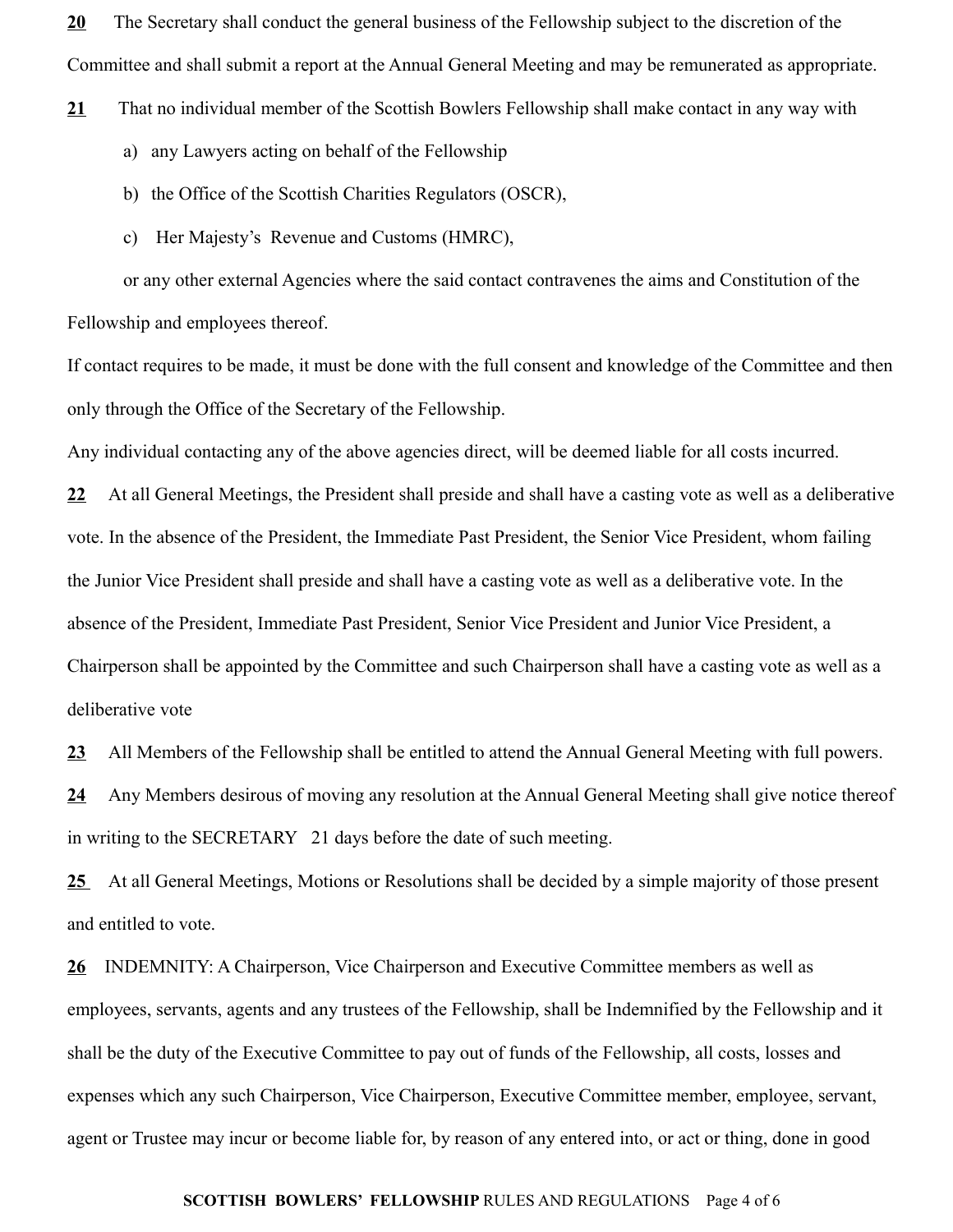faith as such Chairperson, Vice Chairperson, Executive Committee member, employee, servant, agent or Trustee in accordance with the instructions of the Executive Committee or at a General Meeting of the Fellowship or otherwise in discharge of their duties.

**27** The Annual General Meeting of the Fellowship shall be held on a Saturday in February each year and at such a time and place as may be decided by the Committee of which 14 days written notice shall be given to all Delegates with a copy of the Agenda.

**28** A Special General Meeting of the Fellowship may be summoned at any time by the Committee by giving 14 days notice in writing to all Delegates and advising them of the business to be transacted

**29** The Delegates shall notify the members of their respective groups of all general meetings

**30** Delegates may be appointed by the Secretary of the Clubs, subject to confirmation by the Committee, and such Delegates shall be entitled to carry out the work of the Fellowship, to collect subscriptions on behalf of the Fellowship and to submit a nominal roll of all badge members

**31** Application for Benefit must be made to the Secretary of the Fellowship on the official Application Form and submitted by the Delegate or Secretary of the Club

**32** The Committee for dealing with claims and grants shall be the President, Immediate Past President, senior Vice President, Junior Vice President, Secretary, Treasurer, Assistant Secretary and the appointed Guardians.

**33** Delegates may, on the authority of the Claims Committee investigate claims, in which case they must report in writing. Through the Secretary to that Committee

**34** The Treasurer shall keep a Register of Members for each respective year and issue to every member on receipt of subscription, a membership badge (as per nominal roll)

**35** Any member who acts in a manner not compliant with the Constitution and Rules and Regulations and against the wishes of the Committee will be removed from office by unanimous agreement of the remaining members of the Committee and said member will be deemed liable for all costs caused by their actions.

**36** The Committee is the sole authority on the interpretation of the Rules and Regulations of the Scottish Bowlers' Fellowship and the decision of the Committee on any Question shall be final and binding on all members.